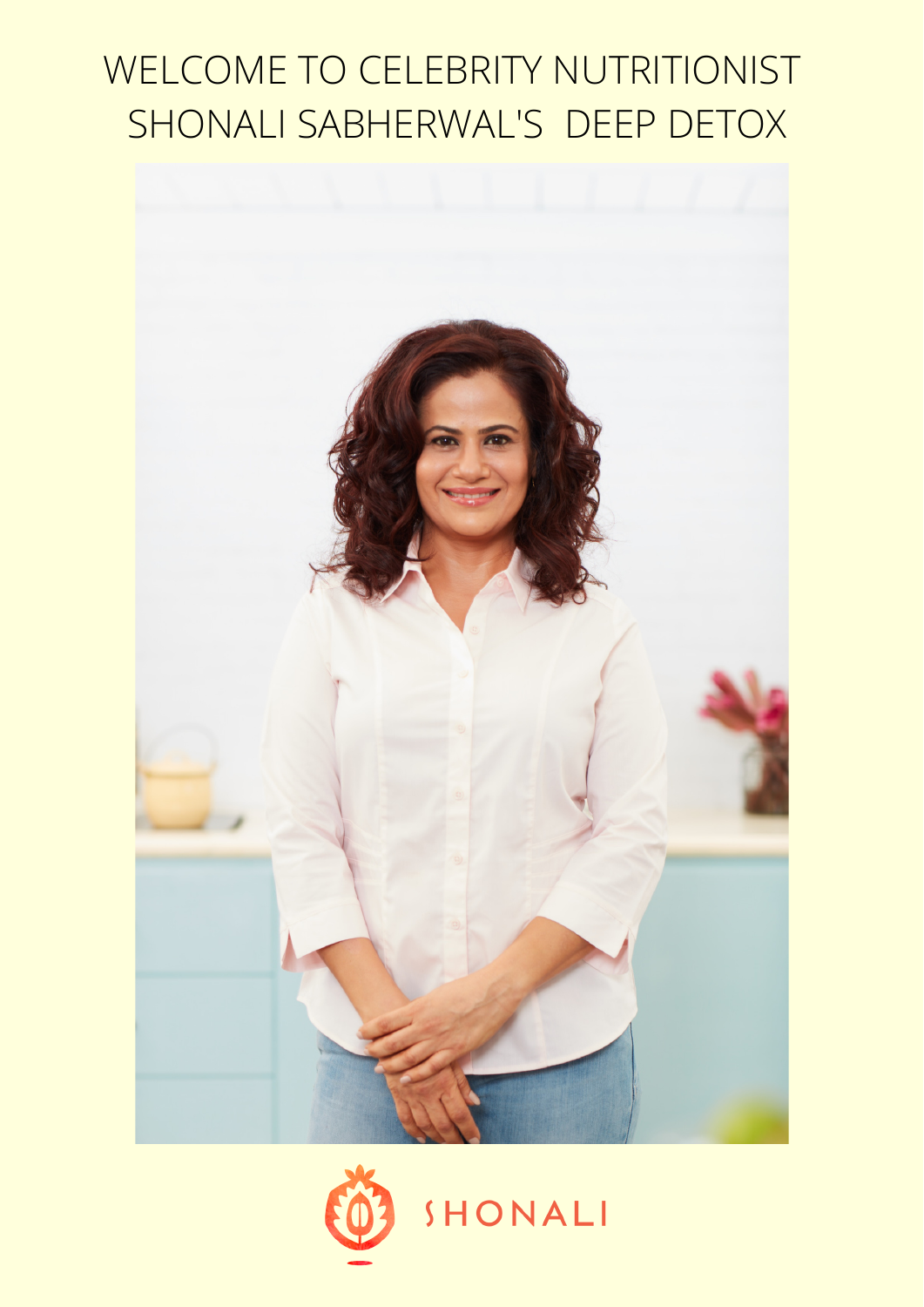### **WHY DO A DEEP DETOX**

All diseases start in your gut, this is your initial trigger. The gut is always under stress; and once in 3 months a gut cleansing will bring it to a default-setting mode; and strengthen immunity. Detoxes are recommended to prepare for a seasonal change.The Macrobiotic Diet (The approach that Shonali's uses) + Ayurveda's logic is to clear the system of all toxins.

1. Take an Ayurvedic preparation, in the morning at 6 am. 20 gms powder or paste in warm water.

### **What will Deep Detox involve?**

2. Eliminate bowel movements (approx.6-7), keep sipping warm water.

#### 3. Eat at 11.30-12 noon & 6.30 pm only.

A video recording will be sent to you & email with instructions. See FAQ's last page.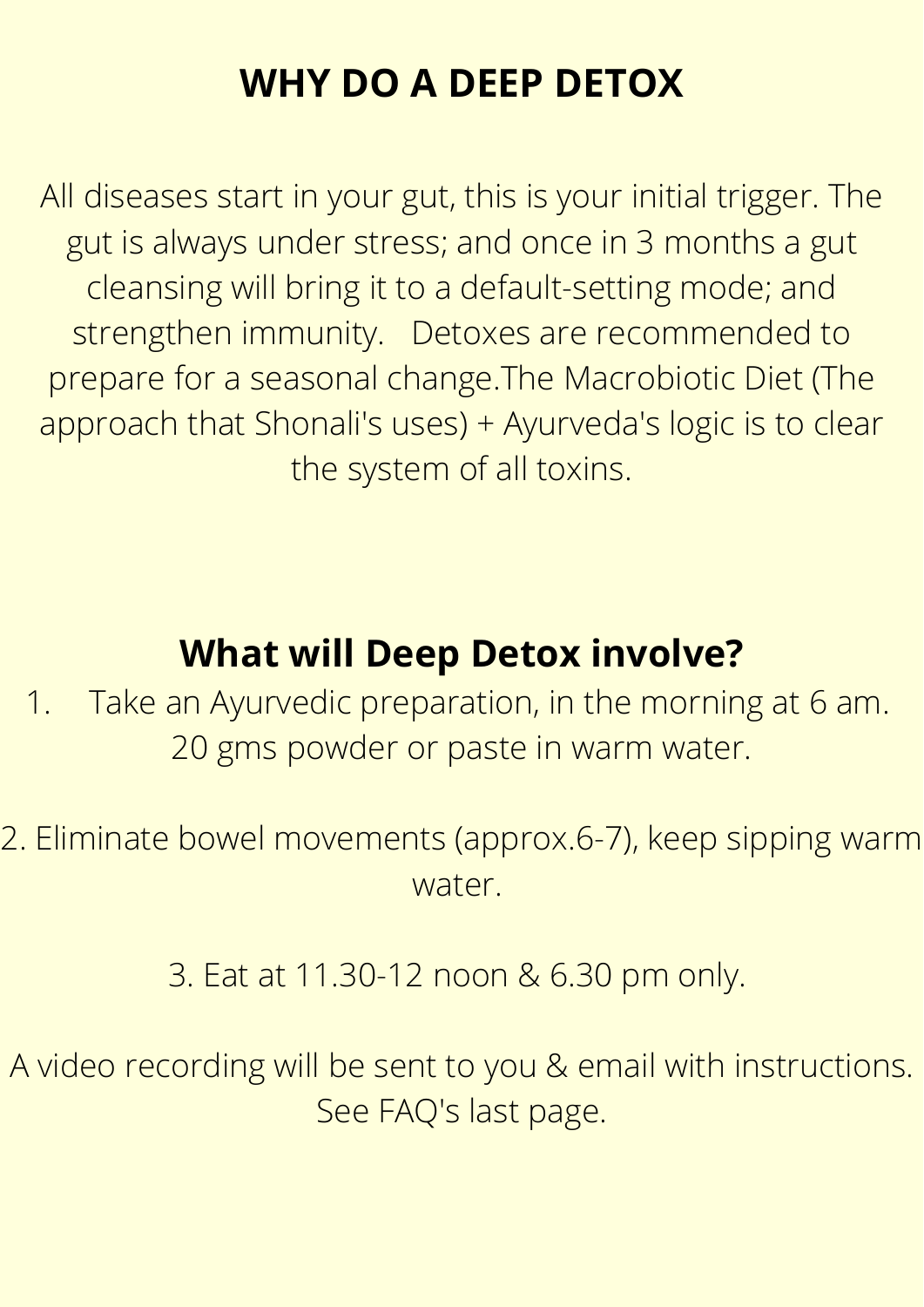List of ailments, I have worked on: Irritable bowel disorder (Crohn's disease, ulcerative colitis, chronic constipation, GERD syndrome, leaky gut); fibromyalgia, cancer: rectum, colon, breast, lung, prostate, ovarian; cancer markers; skin issues (psoriasis, urticaria, skin glow, dark circles); thyroid; PCOD; depression (anxiety); OCD; hair fall; menopause; allergies; food intolerances; conditions associated with low immunity; weight loss/gain; diabetes.; autoimmune conditions. Detailed list on soulfoodshonali.com

Recipient of **Vogue 2020 'Best Nutritionist'** Times (of India) SheUnltd for Health food 2019

List of Bollywood Clients includes: Katrina Kaif, Zoya Akhtar, Siddarth Malohtra, Hema Malini, Javed Akhtar, Esha Deol, Jaqueline Fernandez, Tabu, Neha Dhupia, Shekhar Kapur, Kabir Bedi, Nivin Pauly, and Dalip Tahil to name a few.

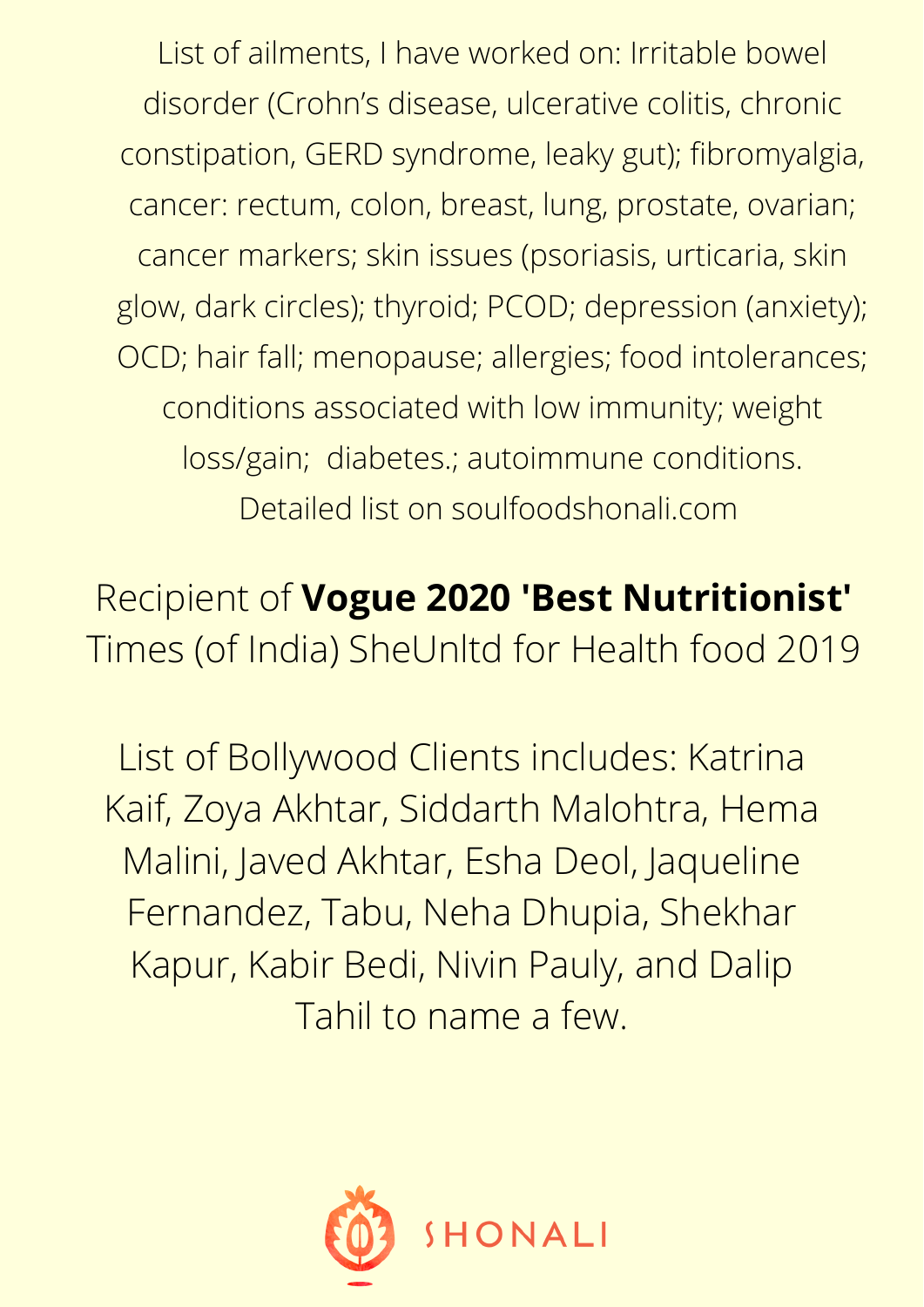#### **ASSESSMENT QUESTIONS**

#### **SEND VIA EMAIL:shonaalii@macrobioticsindia.com**

I, have decided to undertake this detox programme with SHONAALII SABHERWAL on my own responsibility and do understand that I will not hold her responsible for anything; I understand this detox is not curative. SIGNATURE: MENTION FULL NAME DATE:



NAME: POSTAL ADDRESS: PHONE NUMBER: HEIGHT: WEIGHT: AGE: SEX: OCCUPATION: Major health concerns or conditions at present: Medications you are currently on: Your Bowel Movement: Loose, Hard, Normal, Constipated,

Other (Pl explain) -